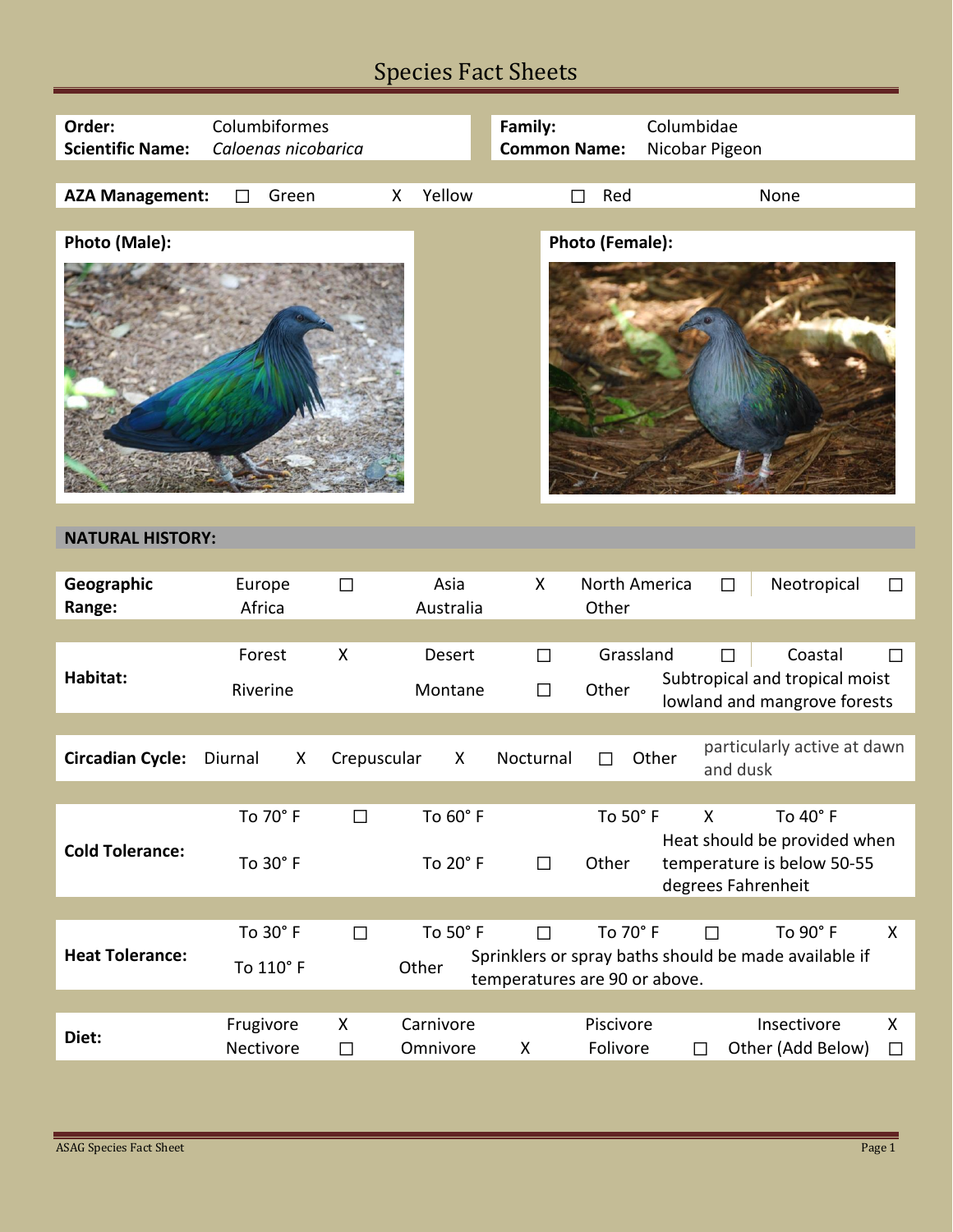|                                      | <b>Captive Dietary Needs:</b>         |                                                                                                                                                                                                                                                                                                                                                                                                                                           |                                                                                      |                                                                                                                                                                                                                                           |                                              |                                                                             |  |  |
|--------------------------------------|---------------------------------------|-------------------------------------------------------------------------------------------------------------------------------------------------------------------------------------------------------------------------------------------------------------------------------------------------------------------------------------------------------------------------------------------------------------------------------------------|--------------------------------------------------------------------------------------|-------------------------------------------------------------------------------------------------------------------------------------------------------------------------------------------------------------------------------------------|----------------------------------------------|-----------------------------------------------------------------------------|--|--|
|                                      | occasionally insects                  |                                                                                                                                                                                                                                                                                                                                                                                                                                           |                                                                                      | Commercial softbill, pigeon and/or parrot pellet, mixed fruits, mixed vegetables, seeds and                                                                                                                                               |                                              |                                                                             |  |  |
|                                      |                                       |                                                                                                                                                                                                                                                                                                                                                                                                                                           |                                                                                      |                                                                                                                                                                                                                                           |                                              |                                                                             |  |  |
|                                      | Life Expectancy in the Wild:          |                                                                                                                                                                                                                                                                                                                                                                                                                                           | Males:                                                                               | 8-12 years                                                                                                                                                                                                                                | Females:                                     | 8-12 years                                                                  |  |  |
| <b>Life Expectancy in Captivity:</b> |                                       | Males:                                                                                                                                                                                                                                                                                                                                                                                                                                    | 15 years but can live<br>upwards of 34 years                                         | Females:                                                                                                                                                                                                                                  | 11 years but can live<br>upwards of 32 years |                                                                             |  |  |
| <b>BREEDING INFORMATION:</b>         |                                       |                                                                                                                                                                                                                                                                                                                                                                                                                                           |                                                                                      |                                                                                                                                                                                                                                           |                                              |                                                                             |  |  |
|                                      | <b>Age at Sexual Maturity:</b>        |                                                                                                                                                                                                                                                                                                                                                                                                                                           | Males:                                                                               | 12 months                                                                                                                                                                                                                                 | Females:                                     | 12 months                                                                   |  |  |
|                                      |                                       |                                                                                                                                                                                                                                                                                                                                                                                                                                           |                                                                                      |                                                                                                                                                                                                                                           |                                              |                                                                             |  |  |
| <b>Courtship Displays:</b>           |                                       | Males perform a cooing and bowing display with their neck plumage<br>erected.                                                                                                                                                                                                                                                                                                                                                             |                                                                                      |                                                                                                                                                                                                                                           |                                              |                                                                             |  |  |
|                                      |                                       |                                                                                                                                                                                                                                                                                                                                                                                                                                           |                                                                                      |                                                                                                                                                                                                                                           |                                              |                                                                             |  |  |
| <b>Nest Site Description:</b>        |                                       | In the wild and in captivity, the nest is a loose platform of twigs, placed as<br>low as two meters off the ground in undisturbed sites or just below the<br>canopy at a height of up to 12 meters in disturbed sites. Several nests of<br>conspecifics may be built in a single tree. In captivity, successful nests have<br>been found as low as $1.5 - 2$ meters from the ground in a walkthrough aviary<br>and as high as 4-5 meters. |                                                                                      |                                                                                                                                                                                                                                           |                                              |                                                                             |  |  |
|                                      |                                       |                                                                                                                                                                                                                                                                                                                                                                                                                                           |                                                                                      |                                                                                                                                                                                                                                           |                                              |                                                                             |  |  |
|                                      | <b>Clutch Size, Egg Description:</b>  |                                                                                                                                                                                                                                                                                                                                                                                                                                           |                                                                                      | Average clutch consists of one elliptical, faintly blue-tinged white egg                                                                                                                                                                  |                                              |                                                                             |  |  |
|                                      |                                       |                                                                                                                                                                                                                                                                                                                                                                                                                                           |                                                                                      |                                                                                                                                                                                                                                           |                                              |                                                                             |  |  |
|                                      | <b>Incubation Period:</b>             | 30 days                                                                                                                                                                                                                                                                                                                                                                                                                                   |                                                                                      |                                                                                                                                                                                                                                           | <b>Fledgling Period:</b>                     | 30 days*                                                                    |  |  |
|                                      | <b>Parental Care:</b>                 | chick.                                                                                                                                                                                                                                                                                                                                                                                                                                    | Both parents share incubation and chick rearing duties and produce crop milk for the |                                                                                                                                                                                                                                           |                                              |                                                                             |  |  |
|                                      | <b>Chick Development:</b>             | Chicks are nearly naked when hatched and are brooded and fed by the sire and dam.<br>After approximately 10 days, the chicks' feathers begin to grow in. *The chicks are<br>almost independent at 30 days but may remain on or near the nest for weeks after<br>where they continue to be fed by the parents.                                                                                                                             |                                                                                      |                                                                                                                                                                                                                                           |                                              |                                                                             |  |  |
|                                      |                                       |                                                                                                                                                                                                                                                                                                                                                                                                                                           |                                                                                      |                                                                                                                                                                                                                                           |                                              |                                                                             |  |  |
| <b>CAPTIVE HABITAT INFORMATION:</b>  |                                       |                                                                                                                                                                                                                                                                                                                                                                                                                                           |                                                                                      |                                                                                                                                                                                                                                           |                                              |                                                                             |  |  |
|                                      | <b>Social Structure in the Wild:</b>  |                                                                                                                                                                                                                                                                                                                                                                                                                                           |                                                                                      | This species forms monogamous pairs. They move about in flocks during the<br>day and roost together at night. They are nomadic and commute from island<br>to island in flocks of up to 85 birds, to find food. They are communal nesters. |                                              |                                                                             |  |  |
|                                      | <b>Social Structure in Captivity:</b> |                                                                                                                                                                                                                                                                                                                                                                                                                                           |                                                                                      | aviary. In addition, they can be kept in single sex flocks.                                                                                                                                                                               |                                              | They can be kept in pairs in a smaller aviary or multiple pairs in a larger |  |  |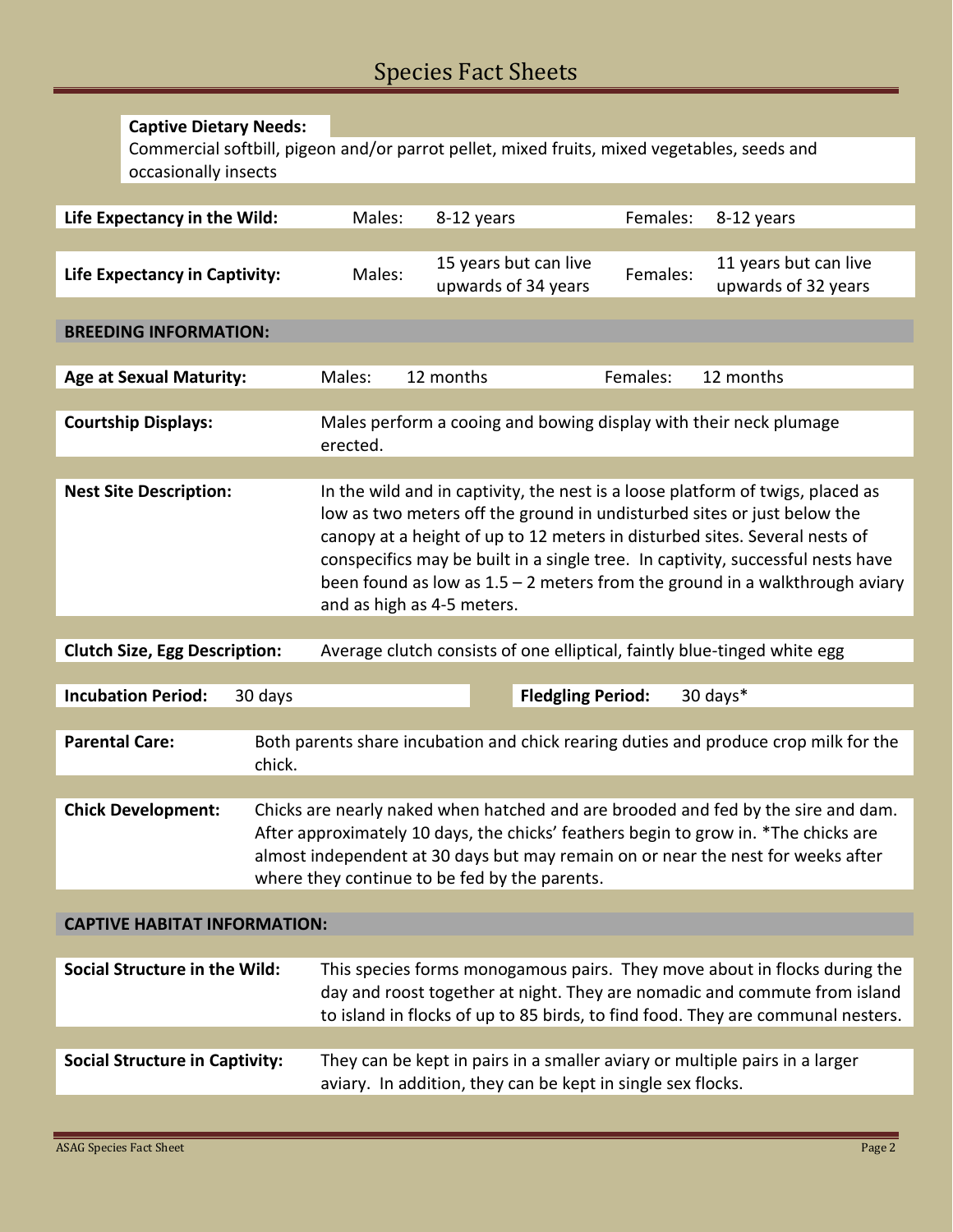| <b>Minimum Group Size:</b>                                                                                                                                                                                                                                                                      | 1-2 pairs                                                                                                                                                                                                                                                                    |  | <b>Maximum Group Size:</b>                                                                                                                                                                                                                                                                                                                                                                                                                                                                                                           | Depending on each<br>individuals'<br>temperament, multiple<br>pairs can be maintained<br>in medium to large<br>aviaries. |  |  |
|-------------------------------------------------------------------------------------------------------------------------------------------------------------------------------------------------------------------------------------------------------------------------------------------------|------------------------------------------------------------------------------------------------------------------------------------------------------------------------------------------------------------------------------------------------------------------------------|--|--------------------------------------------------------------------------------------------------------------------------------------------------------------------------------------------------------------------------------------------------------------------------------------------------------------------------------------------------------------------------------------------------------------------------------------------------------------------------------------------------------------------------------------|--------------------------------------------------------------------------------------------------------------------------|--|--|
|                                                                                                                                                                                                                                                                                                 |                                                                                                                                                                                                                                                                              |  |                                                                                                                                                                                                                                                                                                                                                                                                                                                                                                                                      |                                                                                                                          |  |  |
| Compatible in<br><b>Mixed Species Exhibits:</b>                                                                                                                                                                                                                                                 | <b>Comments:</b><br><b>Yes</b>                                                                                                                                                                                                                                               |  | This species does well in various mixed exhibits<br>however there can be aggression either towards or<br>from other species of Columbids. We had to<br>remove a female Mauritius Pink Pigeon from an<br>enclosure when she became aggressive towards a<br>pair of nesting Nicobar Pigeons. We have<br>successfully housed Luzon's Bleeding Heart Doves,<br>Purple-tailed Imperial Pigeons, Pied Imperial<br>Pigeons, Black-naped fruit doves and Black-chinned<br>fruit doves with Nicobar Pigeons in large free flight<br>aviaries. |                                                                                                                          |  |  |
|                                                                                                                                                                                                                                                                                                 |                                                                                                                                                                                                                                                                              |  |                                                                                                                                                                                                                                                                                                                                                                                                                                                                                                                                      |                                                                                                                          |  |  |
| <b>Optimal Habitat Size:</b><br>We currently 2.7.1 birds in a large free flight, mixed species aviary measuring<br>approximately 20,000 square feet and ranging in height from 35 - 60 feet. We have<br>housed single birds and pairs in much smaller enclosures (6' wide X 15' deep X 8'high). |                                                                                                                                                                                                                                                                              |  |                                                                                                                                                                                                                                                                                                                                                                                                                                                                                                                                      |                                                                                                                          |  |  |
|                                                                                                                                                                                                                                                                                                 |                                                                                                                                                                                                                                                                              |  |                                                                                                                                                                                                                                                                                                                                                                                                                                                                                                                                      |                                                                                                                          |  |  |
| <b>Management Challenges:</b>                                                                                                                                                                                                                                                                   | Their nests can be very flimsy and a strong wind or storm could blow the nest<br>with eggs or chicks to the ground. Some egg predation can occur depending on<br>the species with which they are housed. Wild rats and snakes have been known<br>to predate eggs and chicks. |  |                                                                                                                                                                                                                                                                                                                                                                                                                                                                                                                                      |                                                                                                                          |  |  |
|                                                                                                                                                                                                                                                                                                 |                                                                                                                                                                                                                                                                              |  |                                                                                                                                                                                                                                                                                                                                                                                                                                                                                                                                      |                                                                                                                          |  |  |

#### **ADDITIONAL COMMENTS:**

Nicobar Pigeons are found on the small islands and coastal regions from the Nicobar Islands, east through the Malay Archipelago, to the Solomons and Palau. Females are slightly smaller than males; they have a smaller bill knob, shorter hackles and browner underparts. Immature birds have a black tail and lack almost all iridescence. There is hardly any variation across the birds' wide range.

Some DNA studies have confirmed that the Caloenas taxa represent the closest relatives to the extinct Dodo.

This species is classified as Near Threatened (NT) on the IUCN Red List and protected under CITES Appendix 1 because throughout its wide range it is thought to be declining as a result of capture for food and the pet trade, habitat destruction and predation by introduced mammals.